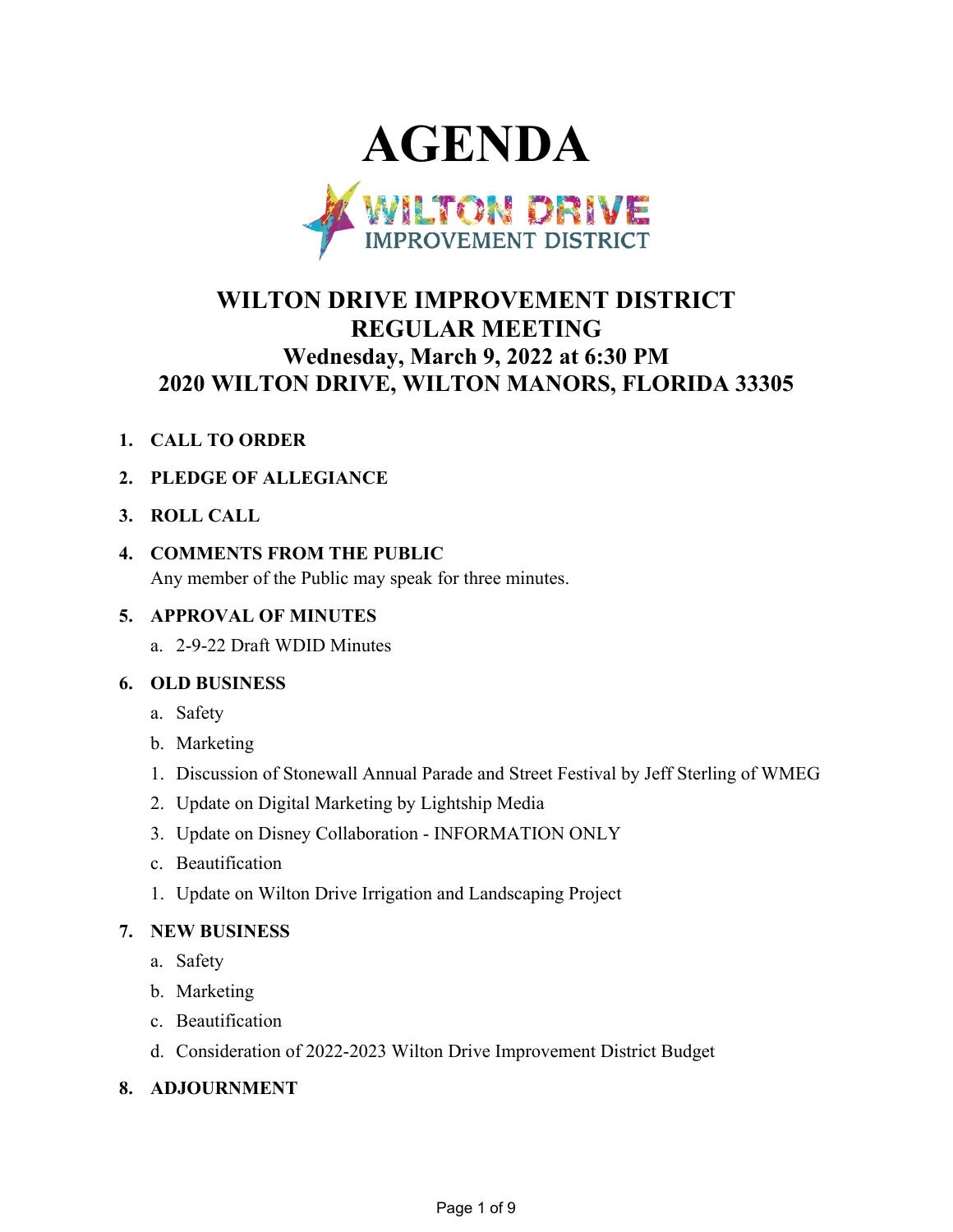Pursuant to FS. 286.0105, if a person decides to appeal any decision made by the Board, Agency or Commission with respect to any matter considered at such meeting, or hearing, they will need a record of the proceedings and that for such purposes they may need to ensure that a verbatim record of the proceedings is made, which record includes the testimony and evidence upon which the appeal is based. Any person requiring Auxiliary Aids and Services for the Meeting may call the ADA Coordinator at 954-390-2122 at least two working days prior to the meeting. If you are Hearing or Speech impaired, please contact the Florida Relay Services by using the following phone numbers: 1-800-955-8770 (Voice) 1-800-955-8771 (tdd)

a. The Wilton Drive Improvement District will be conducting a "Hybrid" meeting in the City Commission Chambers with limited public access and utilizing communications media technology ("CMT") for additional public access. PUBLIC ACCESS TO THIS MEETING CAN BE ACCOMPLISHED AS FOLLOWS:

 The public shall be permitted to be in physical attendance in the Commission Chambers and in a designated overflow area. Capacity in the Commission Chambers will be limited to nineteen (19) members of the public. Capacity in the designated overflow area shall be limited to twenty (20) members of the public. Entry into the Commission Chambers and overflow area will be granted on a first come, first serve basis. Or Join Meeting Virtually by live stream Zoom Video Communications

Please click the link below to join the Wilton Drive Improvement District Meetings via Zoom:

https://wiltonmanors.zoom.us/j/94617012568

Or Telephone:

Dial(for higher quality, dial a number based on your current location):

 US: +1 929 205 6099 or +1 301 715 8592 or +1 312 626 6799 or +1 669 900 6833 or +1 253 215 8782 or +1 346 248 7799 or 833 548 0276 (Toll Free) or 833 548 0282 (Toll Free) or 877 853 5247 (Toll Free) or 888 788 0099 (Toll Free)

Meeting ID: 946 1701 2568

Any member of the public wishing to comment publicly on any matter may participate by:

 - Submitting Public Comment in person: When an item is called each member of the public, in physical attendance at the meeting in the Commission Chamber or the overflow area, who wishes to speak will be provided an opportunity to address the Board for three (3) minutes or less.

 - Participating in Meeting: Log-in to Zoom via browser, app or phone. During Public Comment portion of the agenda use Raise Hand feature to be called on. Raise Hand feature can be activated by selecting the icon. If you are on app on phone, icon is on the bottom of your screen. If you are on a tablet, icon is on the top right of your screen. If you are on a PC or laptop, icon is on the bottom of the screen. If you are calling in to the meeting, Dial \*9.

 - Delivery of any documents relating to public comment can be sent to plandi@wiltonmanors.com .

 - If any member of the public requires additional information about a Wilton Drive Improvement District Meeting, or has any questions about how to submit public comment for the meeting, or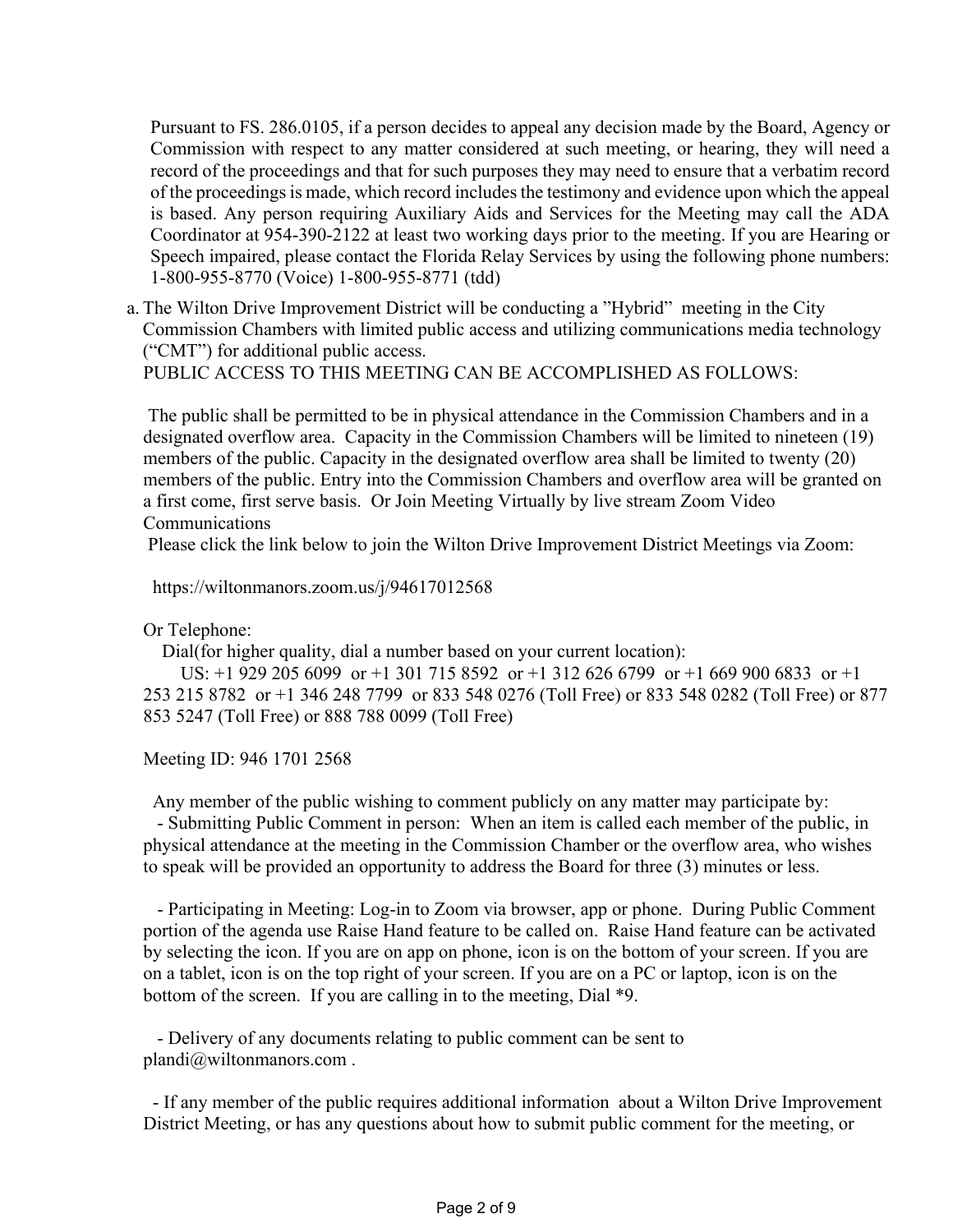how to access the meeting, please contact Pamela Landi in the City Manager's Office, 2020 Wilton Drive, Wilton Manors, FL 33309, 954-390-2103, or plandi@wiltonmanors.com.

**Pursuant to FS. 286.0105, if a person decides to appeal any decision made by the Board, Agency or Commission with respect to any matter considered at such meeting, or hearing, he/she will need a record of the proceedings and that for such purposes he/she may need to ensure that a verbatim record of the proceedings is made, which record includes the testimony and evidence upon which the appeal is based. Any person requiring Auxiliary Aids and Services for the Meeting may call the ADA Coordinator at (954) 390-2120 at least two working days prior to the meeting. If you are Hearing or Speech impaired, please contact the Florida Relay Services by using the following phone numbers: 1¬800¬955-8770 (Voice) 1-800- 955-8771 (tdd)**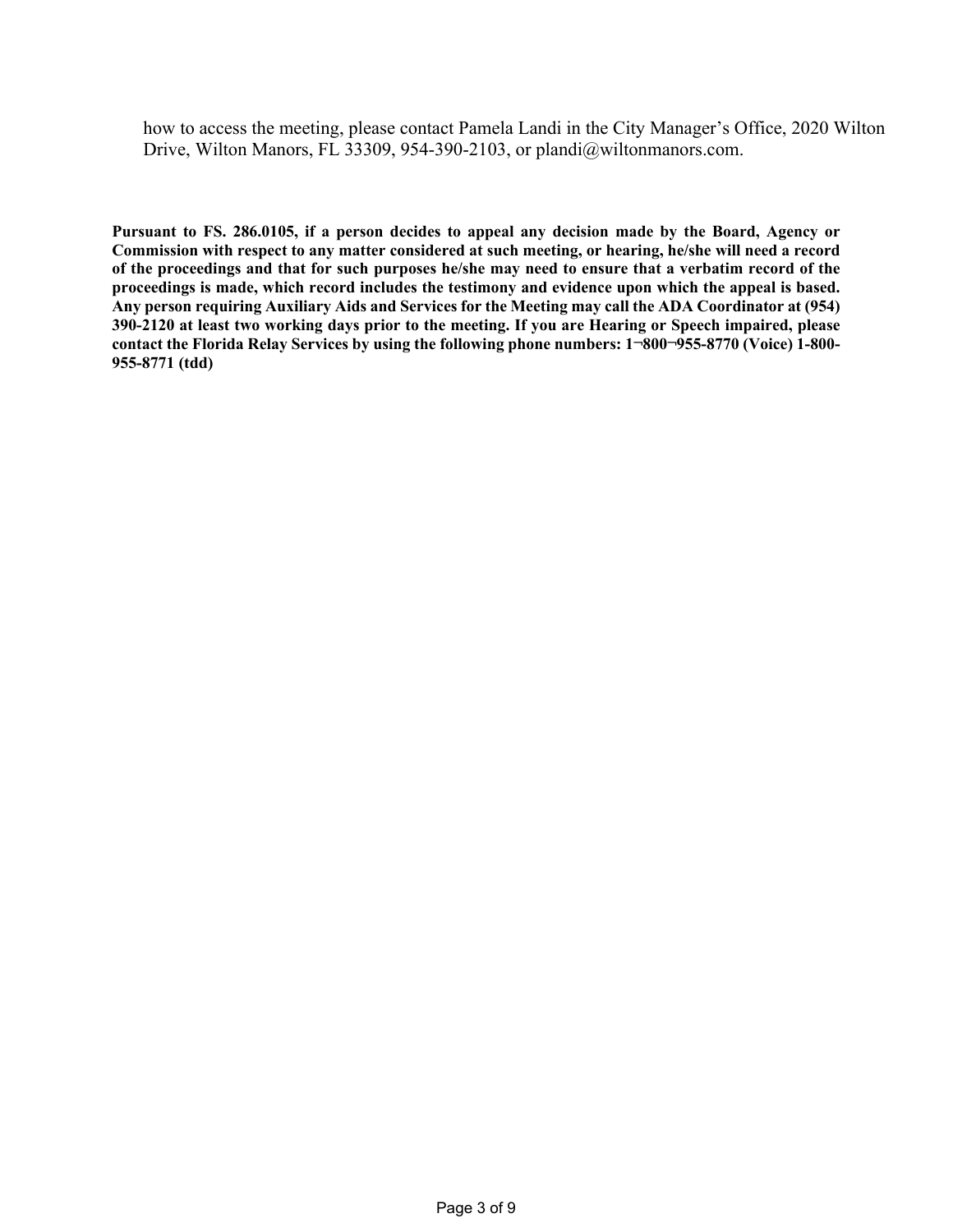

#### **MINUTES**

WILTON DRIVE IMPROVEMENT DISTRICT Wednesday, February 9, 2022 at 6:30 p.m. 2020 Wilton Drive, Wilton Manors, Florida 33305

### **CALL TO ORDER**

Chair LoGrande called the meeting to order at 6:30 p.m.

# **PLEDGE OF ALLEGIANCE**

**ROLL CALL Members Present** Chair Tony LoGrande Vice Chair Claudia Castillo Matthew Dreger Paul Hugo Josie Smith Malave John Zeiba

### **COMMENTS FROM THE PUBLIC**

At this time Chair LoGrande opened the floor to public comment.

Hunter Stephens, 2132 NW 5 Avenue, introduced a new map of Wilton Manors highlighting the City's public art, art galleries, and other "hidden gems" within the City. Much of the map focuses on Wilton Drive, although the entire City is included. Copies of the map have been distributed throughout the City.

With no other individuals wishing to speak at this time, the Chair closed public comment.

#### **APPROVAL OF MINUTES**

#### **January 12, 2022 Draft Minutes**

Vice Chair Castillo made a motion, seconded by Member Dreger, to approve. In a voice vote, the motion passed unanimously.

#### **OLD BUSINESS**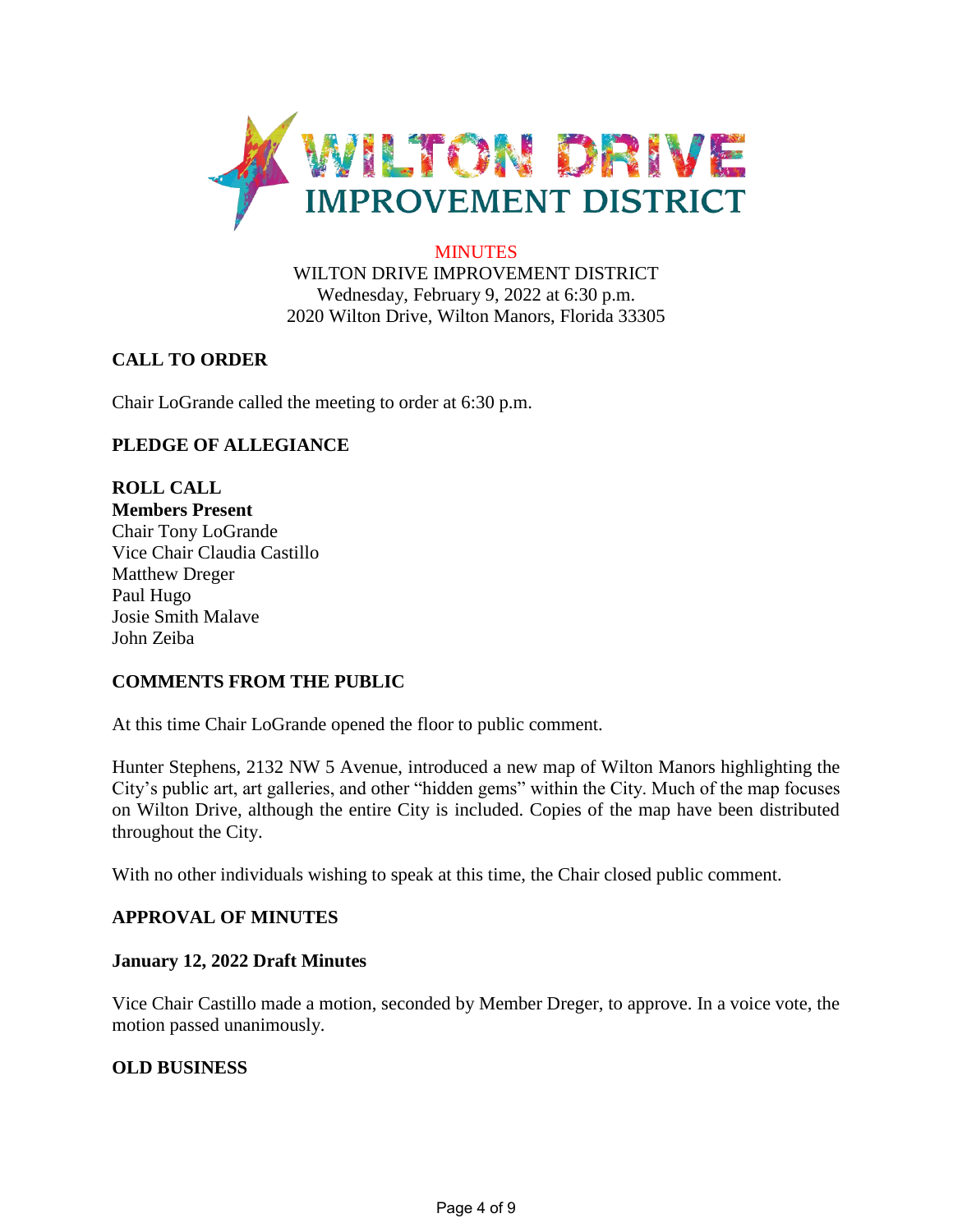# **Safety**

## • **Bike Repair Station**

In August 2021, Chair LoGrande had suggested the implementation of a bike repair station on Wilton Drive. A quote has been received for a small station with an air pump and other commonly used bicycle repair equipment. The cost of this proposed station is \$2500, which would be underwritten by the District.

Member Smith-Malave made a motion, seconded by Vice Chair Castillo, to authorize staff to facilitate the purchase and installation of a bike repair station on Wilton Drive, in an amount not to exceed \$2500. In a voice vote, the motion passed unanimously.

### • **Update on FDOT Issues**

Pamela explained that the implementation of crosswalks is expected to take another few months. With regard to lighting, the WDID has requested spotlights on signalized mast arms on 21 Court and 7 Avenue; however, the Florida Department of Transportation (FDOT) is waiting for Florida Power and Light (FPL) to replace a number of mast arm streetlights by 20 Street. A further response from FDOT is awaited.

Businesses on Wilton Drive have expressed concern with cars stopping in the roadway in front of City Hall to drop off pedestrians, which can cause other vehicles to drive up onto the median or curb. The City is again requesting that reflectors be placed on the median.

Chair LoGrande recalled that the District has requested a lighting study for Wilton Drive that has not yet been provided. They have also requested a lighted area on 6 Avenue.

### **Marketing**

• **Discussion of renewal of digital marketing agreement with Lightship Media and continuation of digital marketing campaign**

Representatives of Lightship Media showed a presentation on potential plans for the next three months of marketing. Targeted areas include Broward, Miami-Dade, and Palm Beach Counties. Recommended tactics include:

- Facebook video advertising
- YouTube pre-roll
- Keyword searches
- Geofencing
- Run of network advertising

The campaign will run daily, serving an average number of targets each day. Three months is the recommended time frame for any campaign, as it can take time for a campaign to target individuals and re-target them through continuing ads.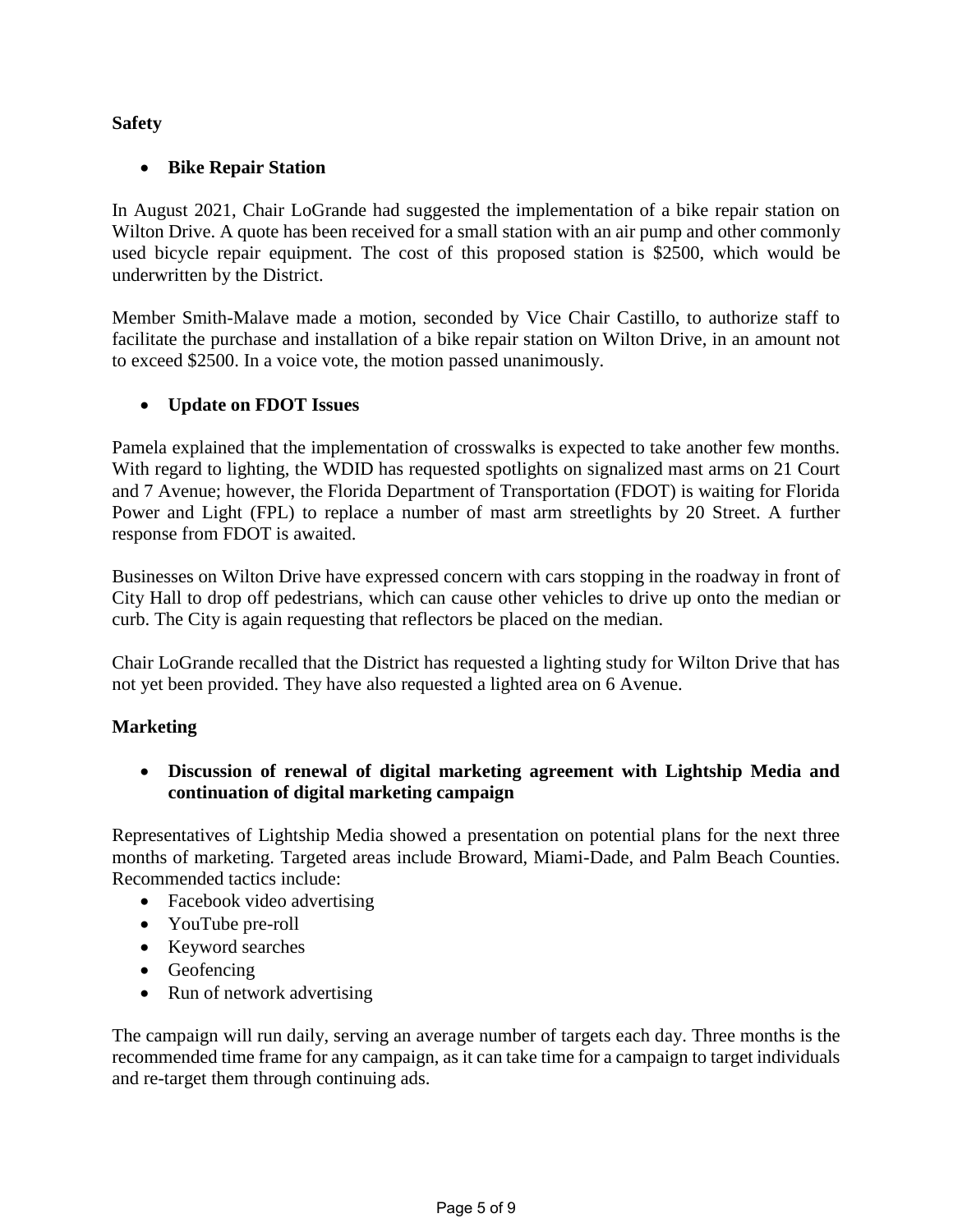It was suggested that the WDID consider spending more money targeting seasonal visitors outside Broward County during the beginning of the upcoming season. It was noted, however, that the District cannot promote hotel or resort locations for visitors who many fly into the area.

Member Dreger made a motion, seconded by Member Smith-Malave, to authorize the renewal of an agreement with Lightship Media for digital marketing services in an amount not to exceed \$10,092. In a voice vote, the **motion** passed unanimously.

The Lightship Media representatives encouraged the WDID members to reach out to them with any demographic or geographic analytics that may be helpful in identifying and targeting potential visitors.

#### **Beautification**

#### **NEW BUSINESS**

**Safety**

#### **Marketing**

• **Partnership with the Disney Touring Company of Frozen the Musical**

Pamela explained that the City has been contacted by a public relations firm which seeks to create better relationships between Disney and the LGBTQ+ community. The firm has asked if the City may be interested in partnering with the musical production of Frozen, which will be at the Performing Arts Center from March 9-20, 2022. There is no cost to the City other than the use of its name and reputation to promote the event.

The members discussed the proposal, with Member Hugo and Member Smith-Malave noting that the Drive may not benefit from promotion of the event. It was suggested that there may be an opportunity to advertise the event using banners that also feature the WDID logo. It was emphasized that the firm would need to hang their promotional banners on the WDID's stanchions and then replace them with the WDID banners once the production has ended.

Member Dreger made a motion, seconded by Vice Chair Castillo, to authorize Member Dreger to pursue an agreement with Disney/Reaction Marketing to cross-promote the Disney touring production of Frozen and Wilton Drive at no cost to the District. In a voice vote, the motion passed unanimously.

Member Dreger added that he would also seek to determine if the public relations firm might hang a WDID banner in the lobby of the venue for the production.

The members briefly revisited the digital marketing discussion, noting that the campaign cannot be extended after the next three months at a similar amount: additional digital marketing would have to go through the Request for Proposal (RFP) process.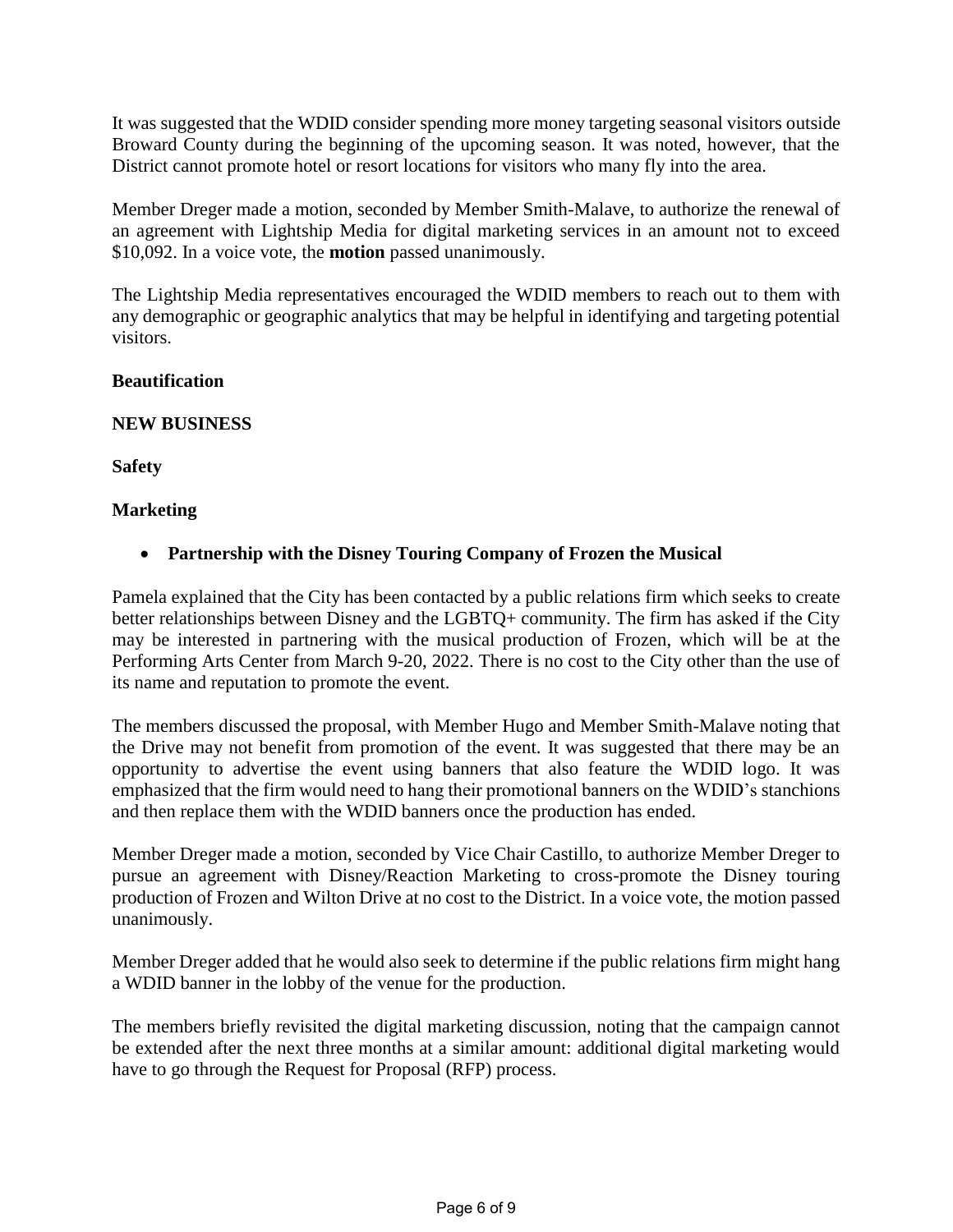Pamela noted that Police Chief Gary Blocker had provided posters and postcards for clubs, bars, and stores on Wilton Drive to notify the public of a pickpocketing issue. It was recommended that the posters be placed in clubs where this has been a problem.

#### **Beautification**

### **ADJOURNMENT**

The meeting was adjourned at 7:18 p.m.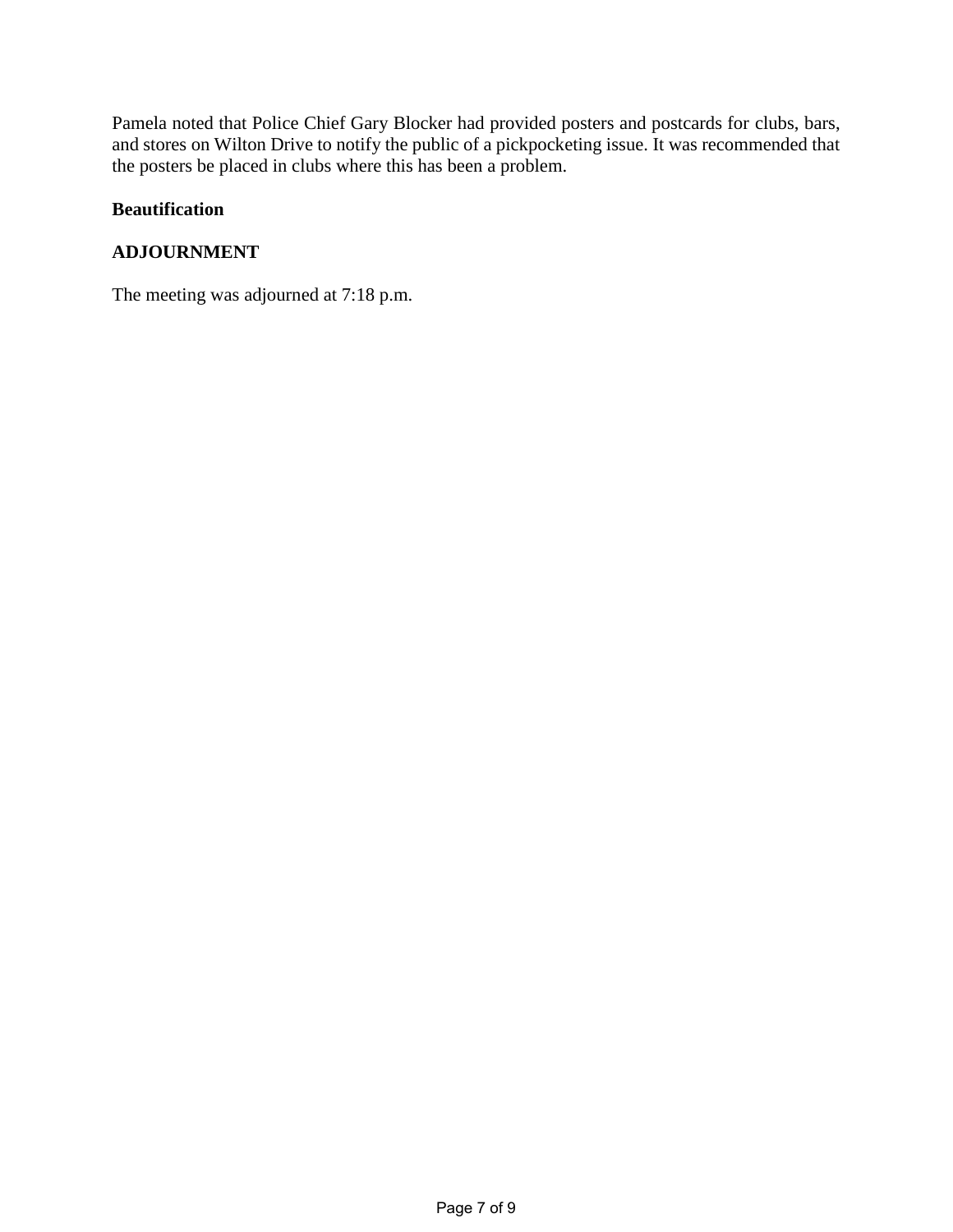Wilton Drive Improvement District

\_\_\_\_\_\_\_\_\_\_\_\_\_\_\_\_\_\_\_\_\_\_\_\_\_\_\_\_\_\_\_\_\_\_\_\_\_\_\_\_\_\_\_\_\_ Disney Collaboration Report

Pamela Landi arranged a telephone conference between Matthew Dreger and Paul Wright, Disney advertising representative for Friday, 2-11-22.

Based on the telephone conference, Matthew Dreger as WDID represented supplied within two days:

Number and size of rectangular banners on Wilton Drive Number and size of triangular banners on Wilton Drive

Arranged for Disney rep to pay banner printer directly to reduce production time by one week.

Arranged for Disney rep to pay banner installer directly to reduce time and process obstacles.

Arranged for traffic calming truck to assist in banner installation/take down

Supplied WDID logos to Disney rep.

Supplied WDID banner examples to Disney rep.

All information was delivered by following Monday to accomplish time lines for Broward Center Show

Disney rep took all information to higher ups and emailed back several days later saying costs and timeline were too close.

No collaboration will be forthcoming.

Submitted by

Matthew Dreger WDID Member